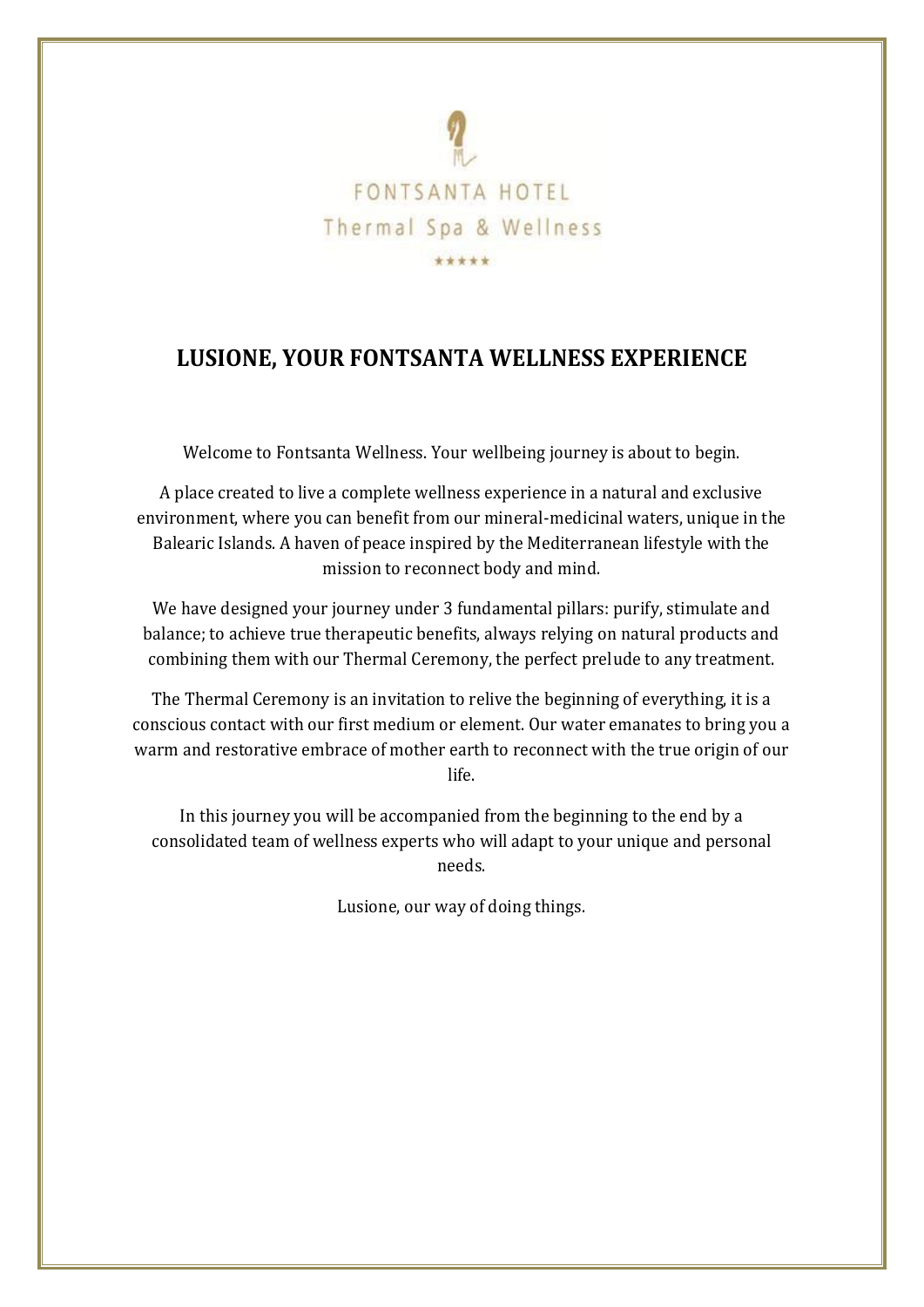## **FONTSANTA HAMMAM**

Enjoy our Hammam treatments specially designed for Fontsanta and immerse yourself in this authentic millenary experience for the senses. Considered as an activity of relaxation, purification, detoxification of the body and skin; Hammam treatments increase blood circulation, boost the immune system and improve the physical and mental state.

#### **HAMMAM RITUAL 135 min / 230.- Euros**

30 min Steam Session + 90 min Treatment + 15 min Relaxing Room

Exclusive treatment designed to your needs, combining the heat of the thermal steam, an exfoliation with Kessa glove and our personalized massage in one of our cabins.

#### **TRADITIONAL HAMMAM 105 min / 195.- Euros**

30 min Steam session + 60 min Treatment + 15 min Relaxing Room

A relaxing and invigorating treatment inspired by one of the world's oldest rituals that combines the warmth of thermal steam, a Kessa glove body scrub and a foaming massage to leave your body relaxed, purified and detoxified.

### **LUSIONE 75 min / 145.- Euros**

30 min Steam Session + 30 min Treatment + 15 min Relaxing Room

Intensive purifying treatment that combines the heat of thermal steam, exclusive at Fontsanta, with a Kessa glove body scrub.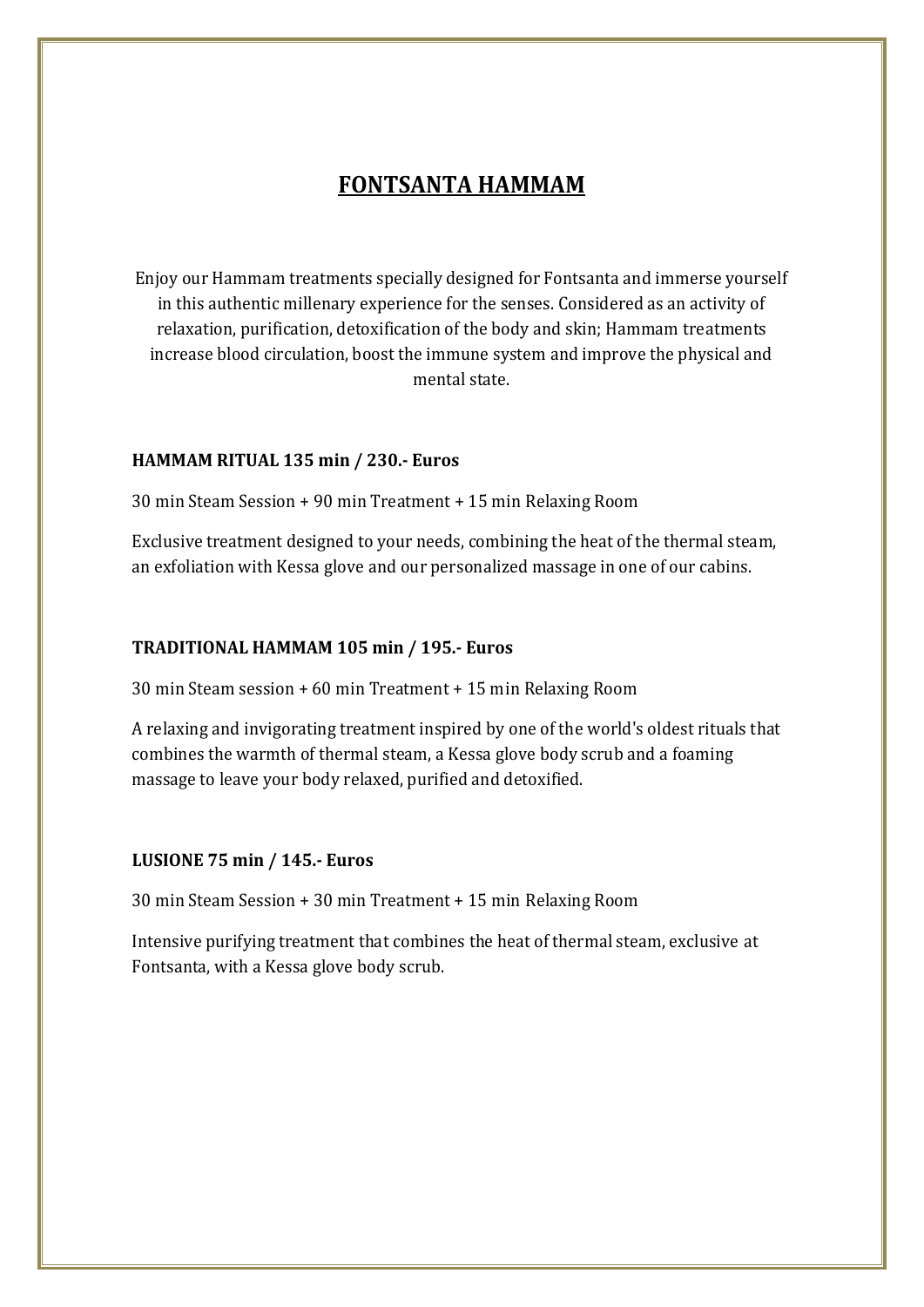# **FONTSANTA RITUALS**

Fontsanta Wellness exclusive rituals are the best option to combine face and body treatments with the aim of regenerating, relaxing and recharging your energy. Inspired by Mediterranean lifestyle, each of our rituals incorporates all-natural local ingredients.

#### **PURIFY 90 min / 195.- Euros**

15 min Thermal Ceremony + 15 min Water Beds + 90 min Treatment

Olive oil, so characteristic of Mediterranean countries and used for centuries for its incredible antiinflammatory benefits, is the key of this treatment. A Sea Salt and Olive Oil scrub massage followed by a pure Cocoa and Mallorcan harvested Honey body wrap, completes this nourishing treatment leaving your skin soft and reducing considerably your stress levels.

#### **STIMUL 90 min / 195.- Euros**

15 min Thermal Ceremony + 15 min Water Beds + 90 min Treatment

Revive the skin's natural softness and glow thanks to the natural balms exfoliating treatment, which removes dead skin cells and infuses the skin with rich nourishment. Finish with a relaxing and unique candle massage with warm Soy wax enriched with Shea and Argan butter, which awakens the senses, hydrates the skin and reduces stress. Scrubs to choose from:

- Sweet Joy: Lavender and Rosewood
- De-Stress: Sandalwood & Orange
- Detox: Lemongrass and Geranium

#### **BALANCE 120 min / 230.- Euros**

15 min Thermal Ceremony + 15 min Water Beds + 120 min Treatment

Soothing treatment from head to toe, inspired by the incredible therapeutic properties of our warm Herbal Poultices Fontsanta massage. Good at removing persistent tension and promoting muscle relaxation, combined with a personalized Sublime facial.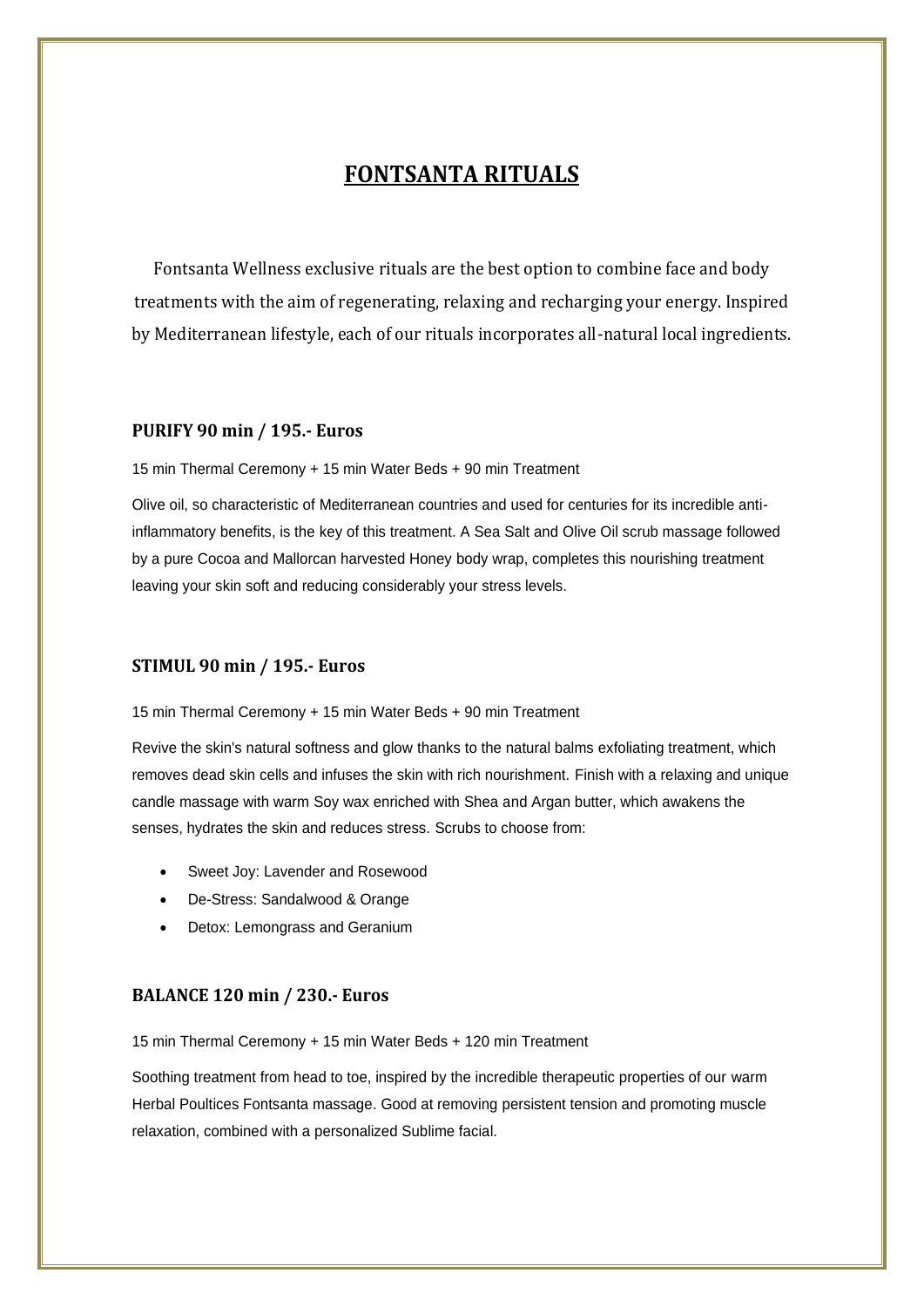## **FONTSANTA SUBLIME FACIALS**

At Fontsanta Wellness we deeply believe that beauty is not a simple physical attribute, but a state that is achieved through inner balance with our environment. Our unisex facial treatments have been created from a careful selection of natural and vegan ingredients, which connect us with the origin, with the essence of nature, to enhance the beauty that is naturally in each of us.

#### **SUBLIME PURE COLLECTION 60 min / 130.- Euros**

15 min Thermal Ceremony + 15 min Water Beds + 60 min Treatment

Double deep cleansing facial that purifies and soothes tired and stressed skin, preparing it to absorb all the properties of Marula, Manketti and Kalahari Melon oil with high Omega 6 properties. The skin becomes hydrated and alive through the restored balance. Suitable for all skin types.

#### **SUBLIME BEAUTY COLLECTION 60 min / 130.- Euros**

15 min Thermal Ceremony + 15 min Water Beds + 60 min Treatment

Regenerates and illuminates the face thanks to the harmony of the natural properties of Coenzyme Q10, Omega 3, Soybean oil, Flax Seed oil and Rice Powder among others. Suitable for young skins.

#### **SUBLIME COLAGEN BOOSTER COLLECTION 60 min / 150.- Euros**

15 min Thermal Ceremony + 15 min Water Beds + 60 min Treatment

Harmonizes the signs of everyday life, repairs and brings smoothness to the skin of face, neck and décolleté, revealing the beauty of the years, thanks to Manketti oil, Centella Asiatica extract and Vitamin C. Suitable for mature skin or first signs of aging.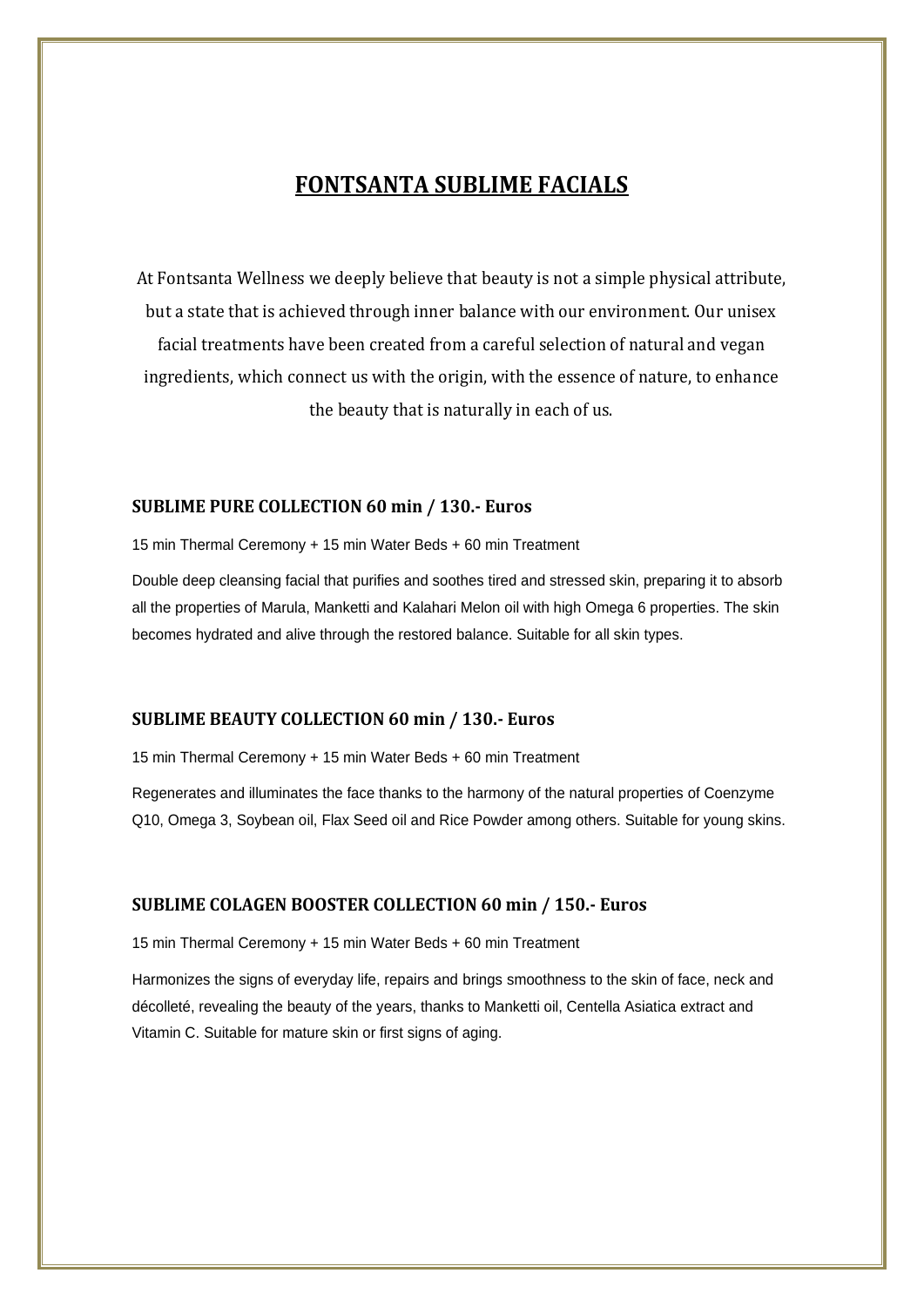## **FONTSANTA MASSAGES**

All our massages begin with our Thermal Ceremony to prepare the body and achieve better results.

#### **FONTSANTA SIGNATURE MASSAGE 90 min / 170.- Euros**

15 min Thermal Ceremony + 15 min Water Beds + 90 min Treatment

Warm Herbal poultices signature massage with therapeutic effects suitable to relieve persistent muscle tension and to promote muscle relaxation.

#### **LEVANTE WIND 60 min / 130.- Euros**

15 min Thermal Ceremony + 15 min Water Beds + 60 min Treatment

Bespoke full body massage focused on those areas with accumulated tensions that oxygenates the body and relieves stiffness caused by daily stress and bad posture.

#### **TRAMUNTANA 30 min / 85.- Euros**

15 min Thermal Ceremony + 15 min Water Beds + 30 min Treatment

Back, neck and shoulder massage.

#### **MYOFASCIAL THERAPY AND ELASTICATION 90 min / 130.- Euros**

15 min Thermal Ceremony + 15 min Water Beds + 90 min Treatment

Designed to release fasciae tension, minimize inflammation, expand range of motion and balance the musculoskeletal system.

#### **LYMPHATIC DRAINAGE 90 min / 130.- Euros**

15 min Thermal Ceremony + 15 min Water Beds + 90 min Treatment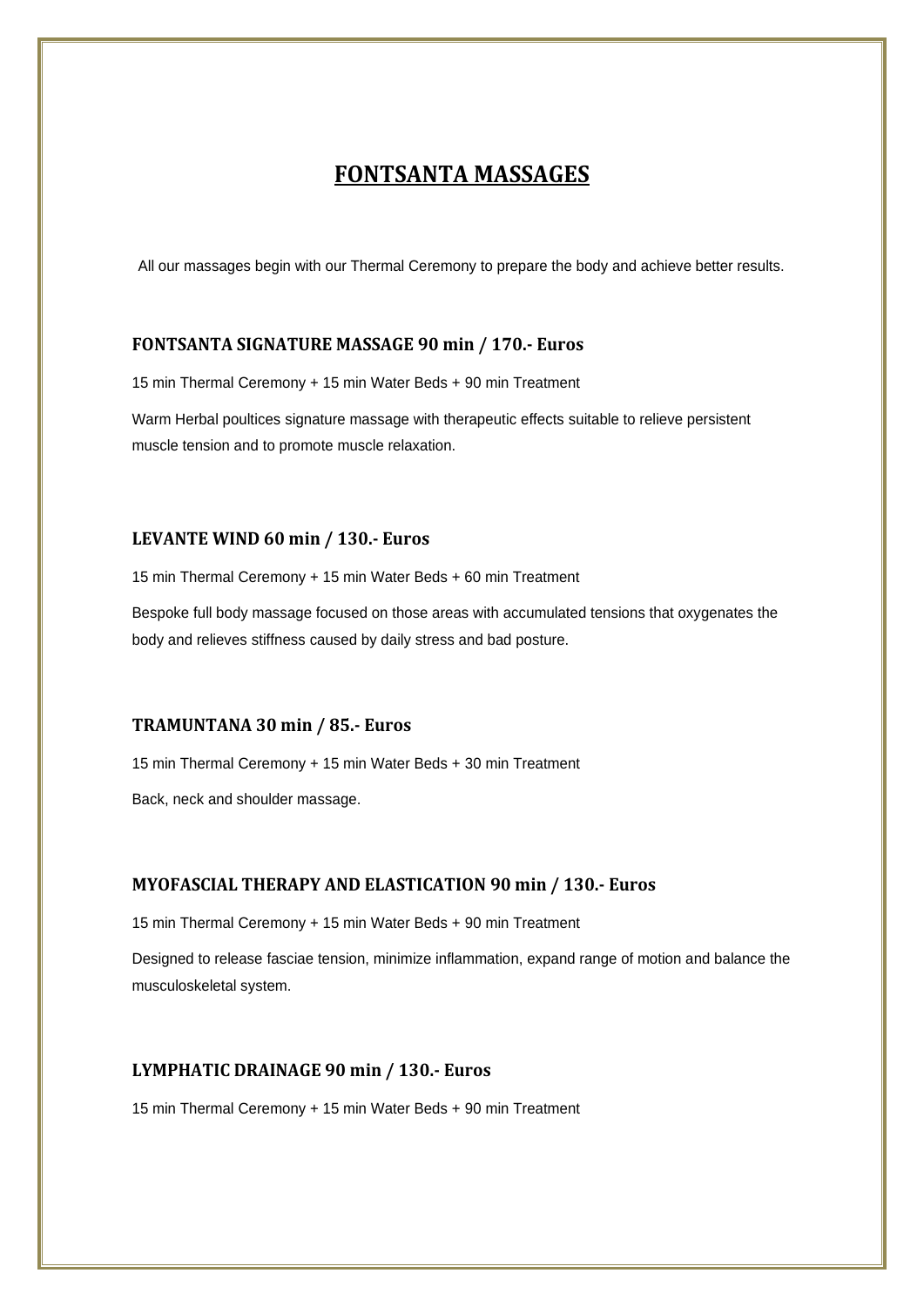Help your body to release toxins naturally by stimulating the lymphatic system, which aims to promote the elimination of fluids from the body and reduce the feeling of heaviness and swelling. Gentle pressure massage, slow, painless and with relaxing effects on muscle tone.

#### **ESSENTIAL CANDLE 60 min / 130.- Euros**

15 min Thermal Ceremony + 15 min Water Beds + 60 min Treatment

Relaxing and unique massage with warm soy wax enriched with Shea and Argan butter, which awakens the senses, moisturizes the skin and reduces stress levels.

#### **FOOTPRINTS IN THE SAND 45 min / 90.- Euros**

15 min Thermal Ceremony + 15 min Water Beds + 45 min Treatment

Foot massage good at stimulating plantar sensitivity through reflex points of the foot that helps to balance the nervous system, improves organic functions and harmonizes body, mind and spirit. A massage that surprises for being one of the most complete and pleasant.

#### **CALM SEA 60 min / 130.- Euros**

15 min Thermal Ceremony + 15 min Water Beds + 60 min Treatment

Relaxing full body massage designed for expectant mothers that relieves tension, eliminates the feeling of heaviness and stimulates the maternal bond, revealing that special glow.

#### **FONTSANTA GARDENS 60 min / 150.- Euros**

60 min Treatment + 30 min Jacuzzi

Enjoy a personalized massage being surrounded by Mallorcan nature in our outdoor space, where privacy, silence and a Jacuzzi to enjoy as a couple or solo, makes it the Fontsanta experience you will not forget.